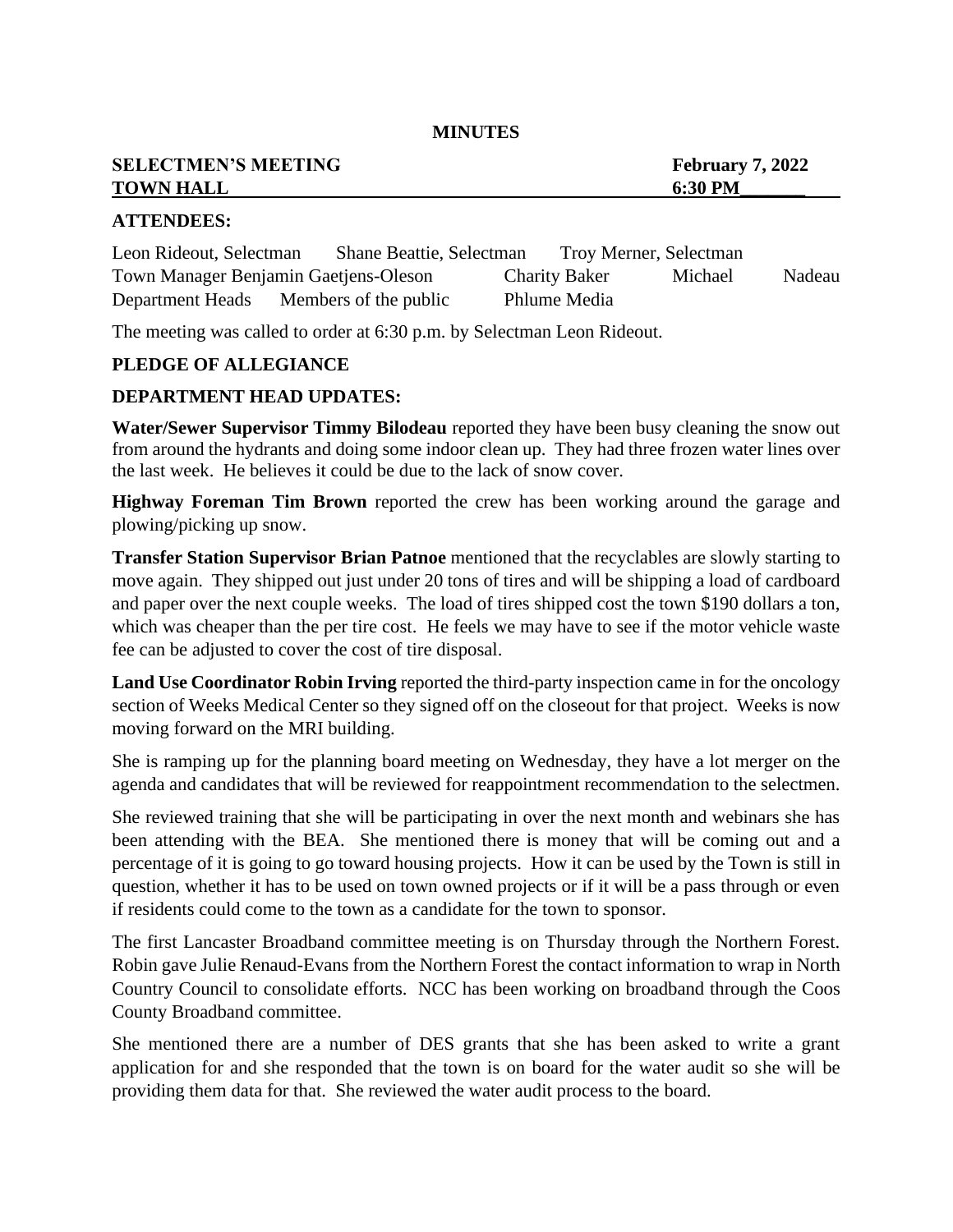Rob Christie asked Robin what the progress was on the master plan. He hasn't seen minutes on the website. Ben said he was still coordinating the master plan and he forwarded the minutes to Rob today. Ben explained they are trying to re-organize and develop a work plan. They would like to start engaging the youth. Rob mentioned he is available to help.

# **OLD BUSINESS:**

• Review and approval of January 18, 2022 meeting minutes.

# **Motion made by Troy and seconded by Shane to accept the January 18, 2022 meeting minutes. All in favor. Motion carried.**

- The board signed the ambulance service contracts for Lunenburg, Jefferson and Guildhall along with a fire service contract for Guildhall. Leon asked if that included the price increase and Ben stated it did, he believe it is now at \$35 per capita.
- The board signed the warrant for town meeting.

Ben mentioned, he was hoping to hold town meeting at the school again this year however without a state of emergency in effect there is nothing in the law that allows us to. The only other way is if the town voted in the past to give the authority to the board of selectmen to move the  $2<sup>nd</sup>$  session of town meeting to a different day and location. We have not been able to find in past minutes where that occurred, so town meeting will remain on Tuesday following the election.

• Follow-up on the letter from DOT regarding the Town's crosswalks. Ben reached out to Councilor Kenney and left a message to see if he could look into it for us. Ben did get a response back Bill Cass from DOT requesting to set a meeting between the town, DOT and Councilor Kenney. Ben is going to reply back and ask Councilor Kenney when is a good time for him to meet.

# **NEW BUSINESS:**

Ben mentioned at next meeting there will be an application for a request from the loan fund the board will have to review.

Also, there will be a couple of 79E Tax Incentive Relief requests for the Pak Solutions group. He needs to confirm the next meeting will work for them.

# **INFORMATION:**

- Report from Conservation Commission regarding town easement which is the water plant property, previously the Southworth easement. It states we are in compliance.
- BTLA Order Northern New England Telephone withdrawal of their 2019 appeal.
- BTLA Order Northern New England withdrawal of their 2020 appeal.